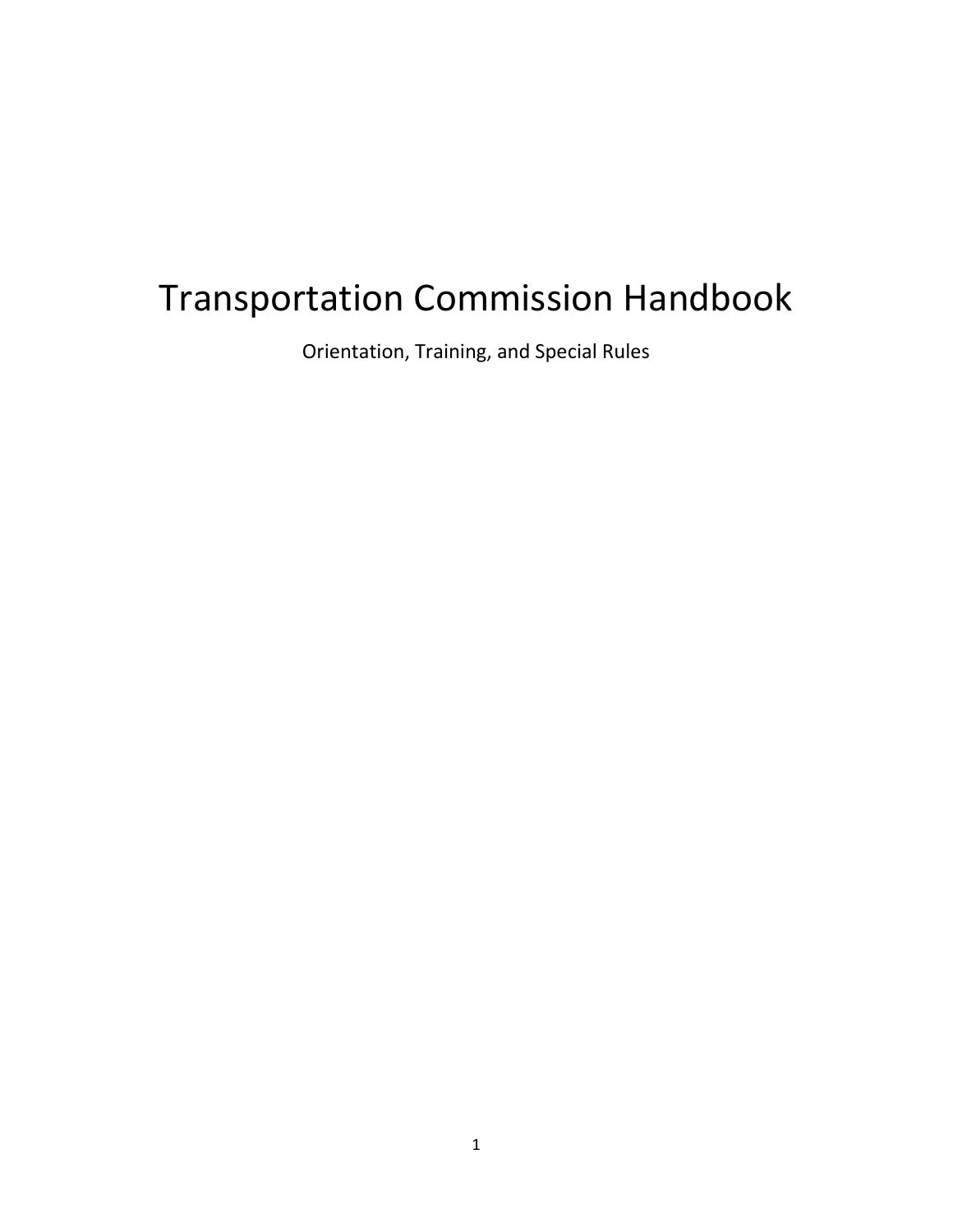## **Table of Contents**

| $\mathbf{I}$ . |                                                                                                                           |
|----------------|---------------------------------------------------------------------------------------------------------------------------|
| ΙΙ.            | Purpose, Role, and Authority of the Transportation Commission 3                                                           |
| III.           |                                                                                                                           |
| IV.            | Role of the Chair and Vice Chair of the Transportation Commission 5                                                       |
| V.             |                                                                                                                           |
| VI.            | Relationship of the Transportation Commission to the City of Madison                                                      |
| VII.           | Relationship of the Transportation Commission to the City of Madison                                                      |
| VIII.          | A. Frequently Encountered Rules and Procedures (FERPs) 10<br>B. Special Rules Adopted by the Transportation Commission 18 |

Note: The Transportation Commission Handbook and the Special Rules in Section VIII were approved and adopted by the Transportation Commission at its meeting on June 8, 2022.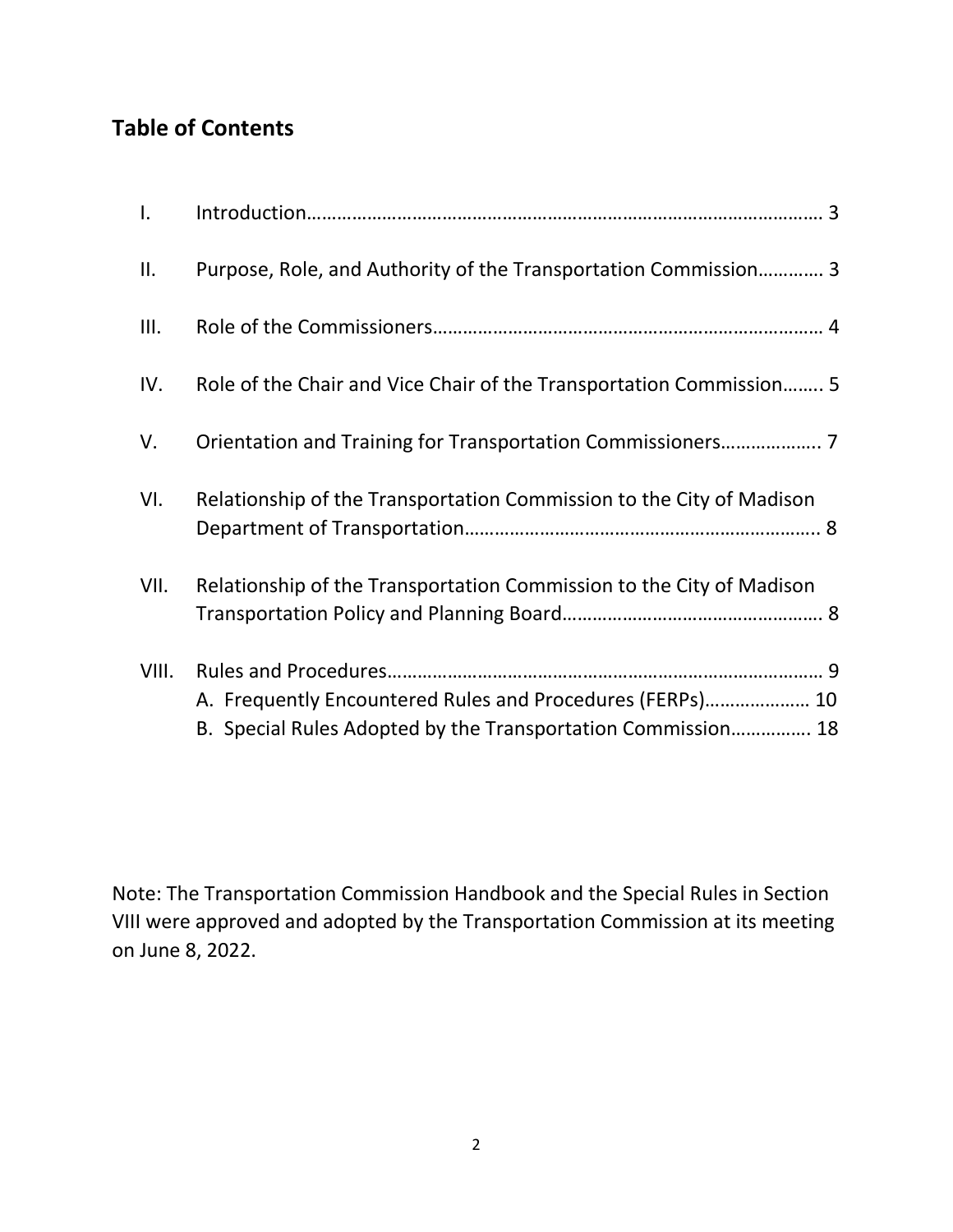#### **I. Introduction.**

The City of Madison established the Transportation Commission on June 29, 2018. The organization, purpose, composition, and powers of the Commission are contained in Sec. 33.56, Madison General Ordinances.

The purpose of this Handbook is to provide Commission members and the public with a concise explanation of the role of the Commission and duties of the Commissioners.

The Handbook will also explain the basic rules of procedure that apply to all City of Madison Boards, Commissions, and Committees, including those contained in Sec. 33.01 Madison General Ordinances, Wisconsin's Open Meetings and Public Records laws, and Robert's Rules of Order. Finally, the Handbook will specifically list any Special Rules or procedures specifically adopted by the Transportation Commission.

As noted in the Special Rules in Section VIII(B) of this Handbook, new Commission members are required to complete orientation training within six (6) months of being confirmed by the Common Council as a member of the Commission. In order to complete the orientation and training, the new members should become familiar with all the topics listed in Section V of this Handbook.

Links to all ordinances, videos, training and resource materials referenced in this Handbook can be found on the Transportation Commission website.

#### **II. Purpose, Role, and Authority of the Transportation Commission.**

The purpose of the Transportation Commission is to decide specific transportation implementation issues related to transit, parking, pedestrians, bicycles, and motor vehicles as listed in Sec. 33.56(5)(a)-(c).

The Commission is required to make decisions in a manner that is consistent with the transportation policies and plans adopted by the Common Council. Commission decisions may be appealed to the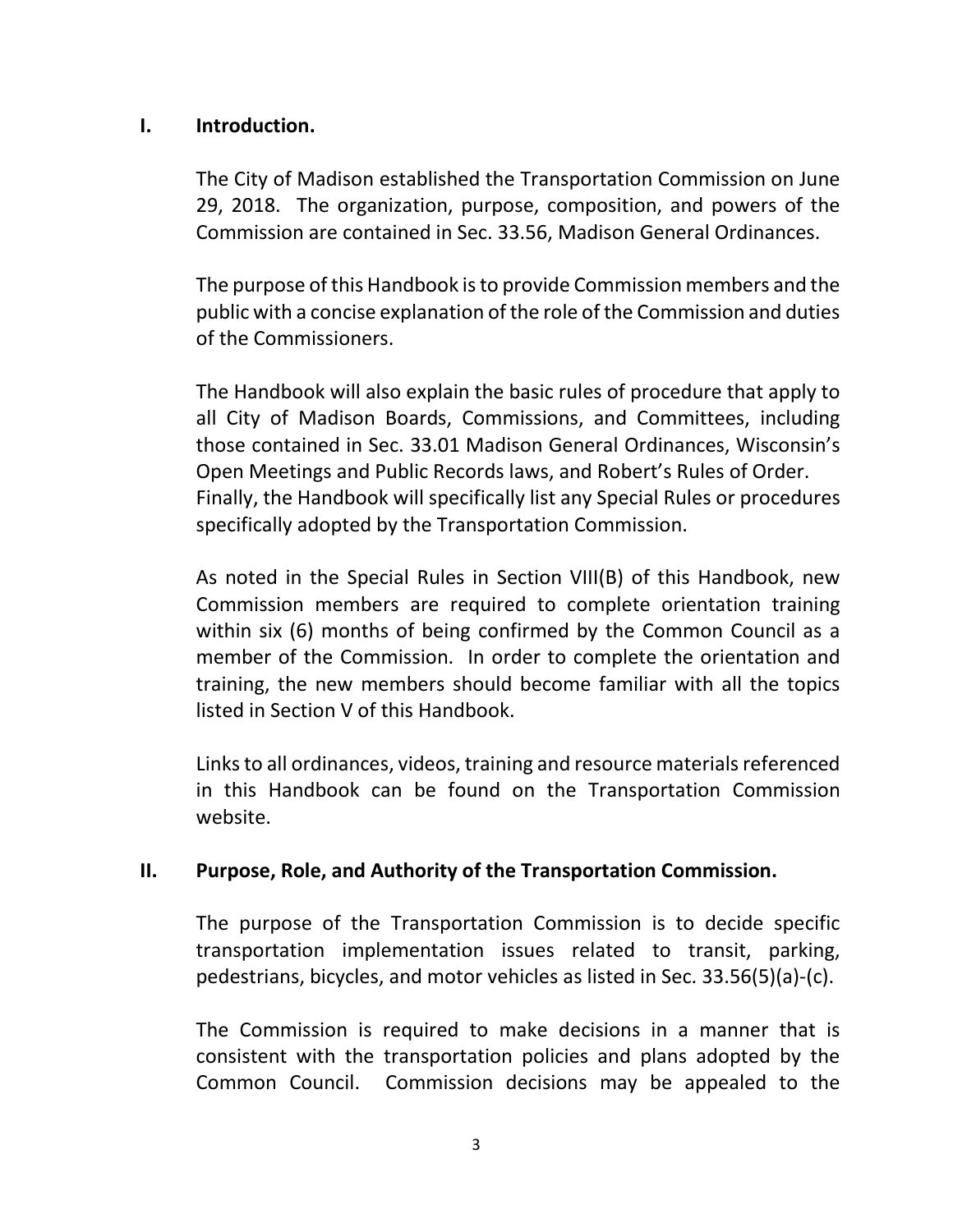Common Council, which may reverse or modify Commission decision upon a favorable 2/3 vote if it finds that the Commission decision was inconsistent with the transportation policies adopted by the Common Council.

Thus, the Commission's authority is limited to deciding issues listed in Sec. 33.56(5)(a)-(c) in a manner that is consistent with the City's transportation policies. The Commission does not, itself, address or create transportation policies. That role is reserved for the Transportation Policy and Planning Board and the Common Council.

## **III. Role of the Commissioners.**

- Attend scheduled Commission meetings.
	- o Regularly scheduled meetings are held twice monthly.
	- o Notify the Recording Secretary as soon as possible if you are unable to attend, so any quorum issues can be anticipated.
	- o Excessive absences must be reported by the Chair to the appropriate City officials.
- In order to have efficient and effective meetings, members should be familiar with and follow all standard Rules of Procedure as stated in Section VIII of this Handbook.
- Review all material prior to attending each meeting, in order to conduct meaningful discussions and make informed decisions when voting on action items.
- Decisions should be made by Commissioners using a balanced and inclusive system-wide perspective on transportation issues in the City.
- Commissioners should work to eliminate any disparities that people of color or people of low income may experience with regard to transportation issues in the City.
- Utilize City staff and the Transportation Commission website as resources to help address questions regarding current transportation and procedural topics.
- Stay current on transportation topics and issues in the City and the Region, in order to make informed decisions as a Commissioner. Participate in appropriate presentations, workshops, focus groups, etc.
- Serve on related subcommittees as requested.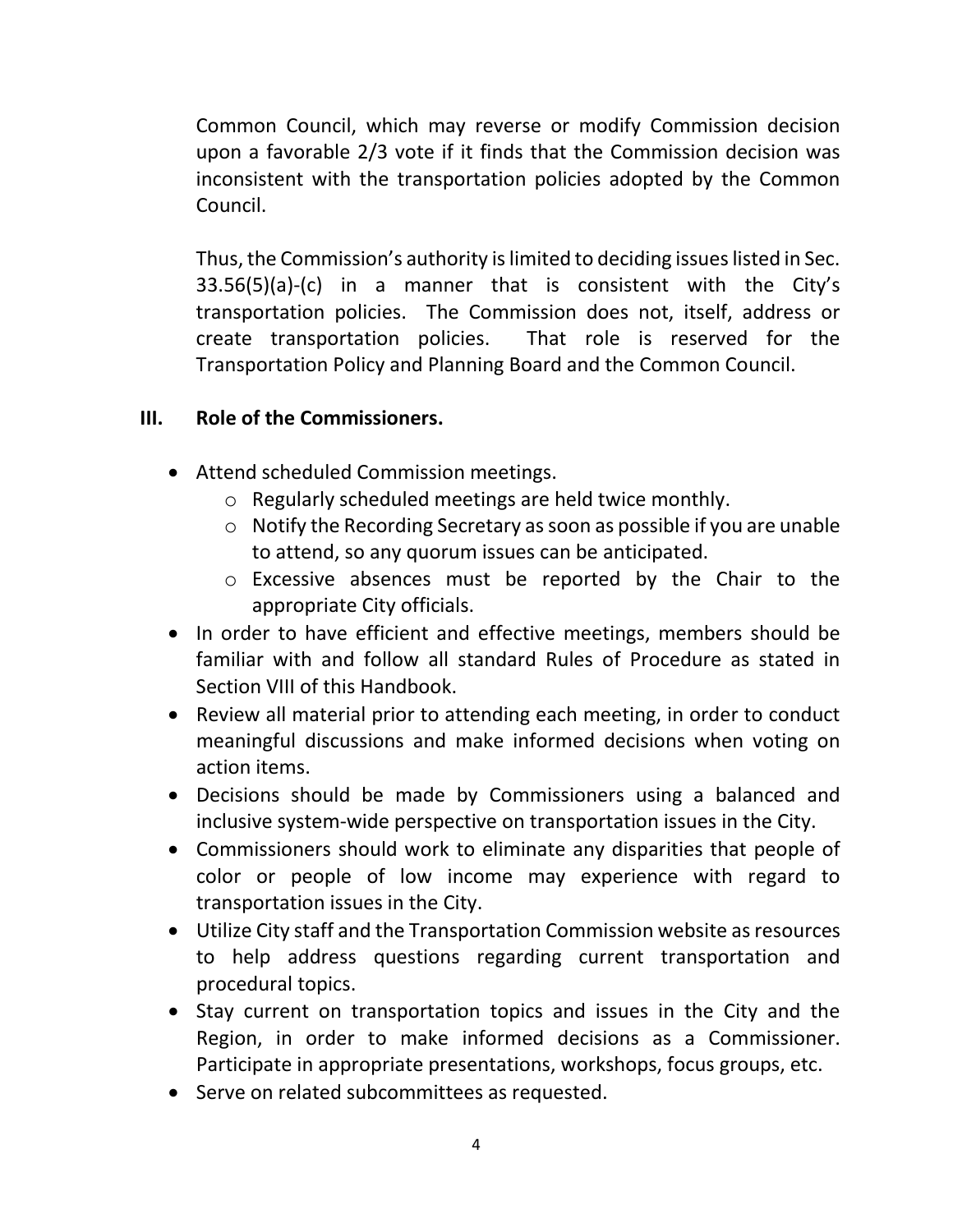- From time to time Commissioners may be asked to serve on panels to hear appeals on transportation related decisions.
- Complete all required Transportation Commission orientation and training, with tours of the various Transportation Divisions recommended.
- Review all relevant City Ordinances, including Madison General Ordinances listed below. Summaries of these ordinances and important highlights are included in training and support materials posted on the Transportation Commission website*.*
	- $\circ$  3.14 Department of Transportation
	- $\circ$  3.30 Qualifications City Officers, Member of Commissions, and Employees
	- $\circ$  3.35 Code of Ethics
	- $\circ$  3.70 Public Records
	- $\circ$  3.71 Open Meetings of Municipal Bodies
	- o 33.01 Boards, Commissions, and Committees Procedures
	- $\circ$  33.55 Transportation Policy and Planning Board
	- o 33.56 Transportation Commission
- Complete and file your Statement of Interest Form as required by the City on a timely basis. Noncompliance can negatively impact your ability to participate as a member of the Commission.

#### **IV. Role of the Chair and Vice Chair of the Transportation Commission.**

- Role of the Chair includes all the same items as shown above in Section III of this Handbook (Role of the Commissioners). In addition, the Chair needs to have an in-depth knowledge of all the relevant City Ordinances and Rules of Procedure. When there are questions, the Chair consults with City staff, including staff in the City Attorney's Office.
- Preside over the Commission meetings in an efficient and effective manner which ensures a fair opportunity for all members of the Commission and the public to actively participate.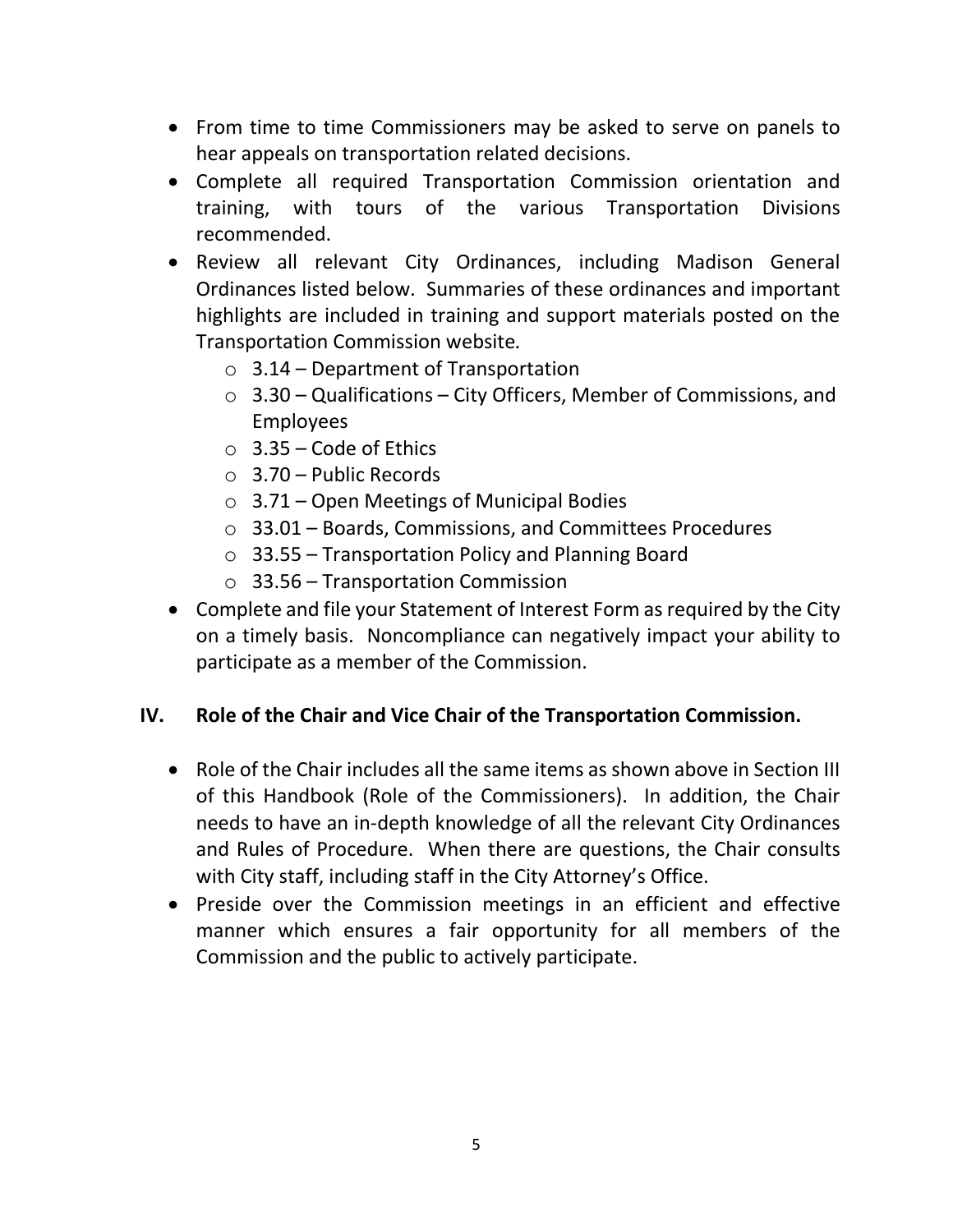- During Commission meetings, track the number of voting members in attendance (including the Chair), in order to determine the number of votes needed to pass a motion (see Section VIII(A) of this Handbook). In addition, the Chair needs to be prepared to vote, if the Chair's vote would affect the outcome of a matter before the Commission.
- Set and approve all agendas for the Commission meetings.
	- o Participate with City staff in all agenda setting meetings (typically twice monthly).
	- o Ensure that all items are included on the agenda which require immediate attention.
	- o Work with City staff to identify agenda items which qualify for the Consent Agenda.
	- o Strive to limit agenda items to those which require action by the Commission or feedback from the Commission members.
	- o Early in the agenda, include an opportunity for public appearances regarding topics not on the agenda.
	- o Late in the agenda, include an item for Commission members to identify future agenda matters; and these requests will be accommodated as is practical and appropriate. In addition, by majority vote, Commission members may direct an item appear on the agenda of a future meeting, provided the subject matter is under the jurisdiction of the Commission.
	- o Normal sequence for each item should be presentation, public comment on the item, motions, discussion, debate, etc.
	- o Limit the length of the agendas, so that meetings do not extend beyond an effective time frame.
	- o Connect regularly with City staff regarding current and future agenda items, as well as other Transportation Commission and Transportation Policy and Planning Board matters as required.
	- o Track all items that should be included on future agendas (as received from the public, as mentioned at meetings, as brought forward by City staff, etc.).
- Receive and respond to communications from the public regarding topics on current and future Commission agendas.
- Make appointments to subcommittees as appropriate and required.
- As required, make appointments to panels for the purpose of hearing appeals on transportation related decisions.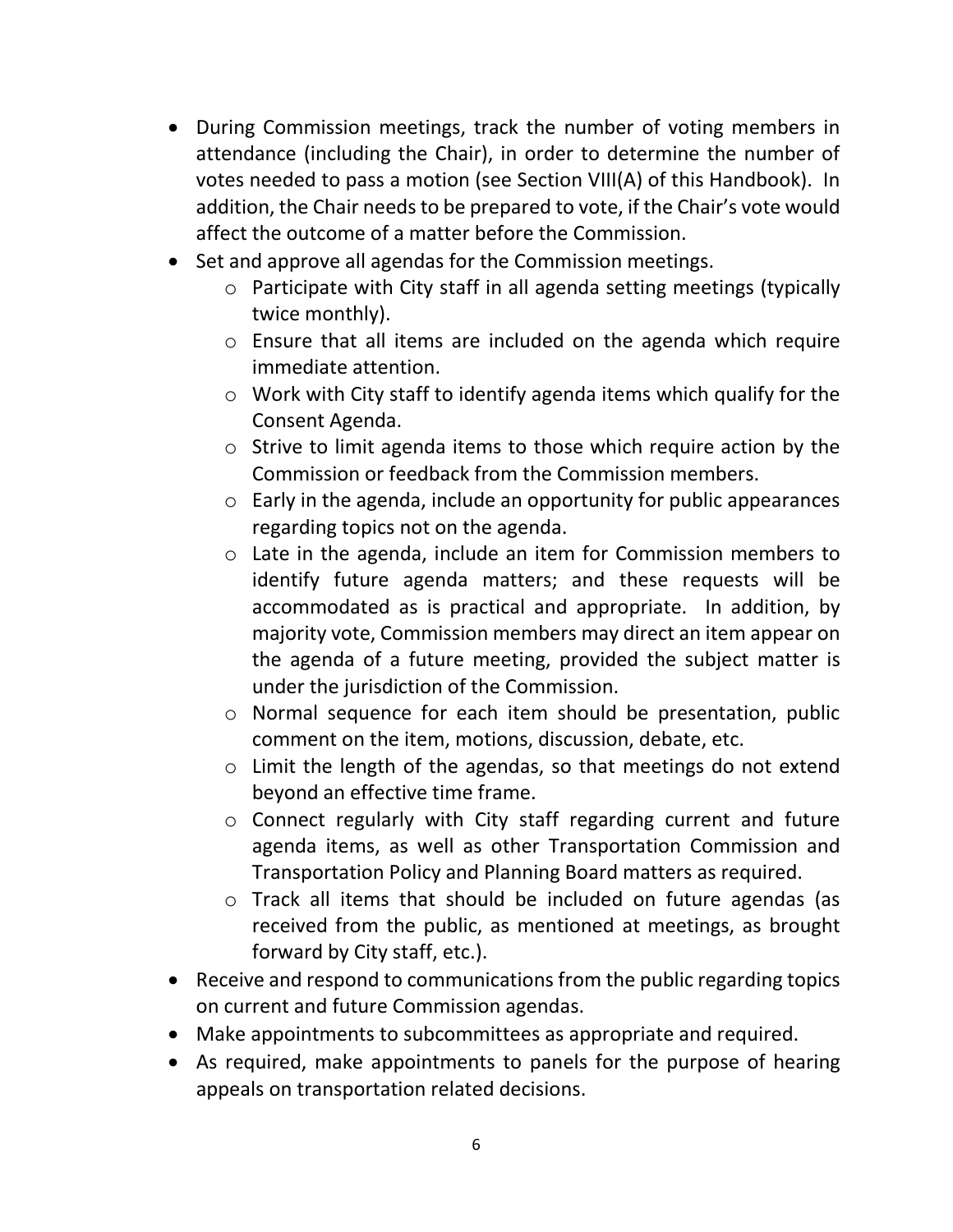- Work with City staff to track attendance at the Commission meetings; and report excessive absences to the appropriate City officials.
- Review draft minutes of the Commission meetings prior to distribution.
- Coordinate joint meetings and other related matters with the Chair of the Transportation Policy and Planning Board.
- Work with City staff to develop and update the Transportation Commission Work Plan.
- Attend City training for Chairs of City Boards, Committees and Commissions.
- Role of the Vice Chair includes all the same items as shown above in Section III of this Handbook (Role of the Commissioners). In addition, the Vice Chair should stay updated and current on the Role of the Chair, in order to be prepared to step in for the Chair as needed.

### **V. Orientation and Training for Transportation Commissioners.**

Orientation and training will be available online for viewing by members of the Commission. Future new members of the Commission can watch the webinars at a convenient time in order to complete their training within the six-month requirement (see Special Rules in Section VIII(B) of this Handbook). Training sessions can be accessed on the Transportation Commission website for viewing by any interested parties.

Topics to be included in the New Member Orientation and Training include:

- o Welcome and Introduction of Key City Staff Members
- o Roles and Responsibilities of Commission Members
- o Racial Equity and Social Justice Initiative
- o City of Madison's Committee and Legislative Processes and Procedures
- o Code of Ethics
- o Robert's Rules of Order
- o Open Meetings Requirements and Regulations
- o Public Records Requirements and Regulations
- o Legistar Tips on Content and Navigation
- o City of Madison Transportation Ordinances
- o City of Madison Department of Transportation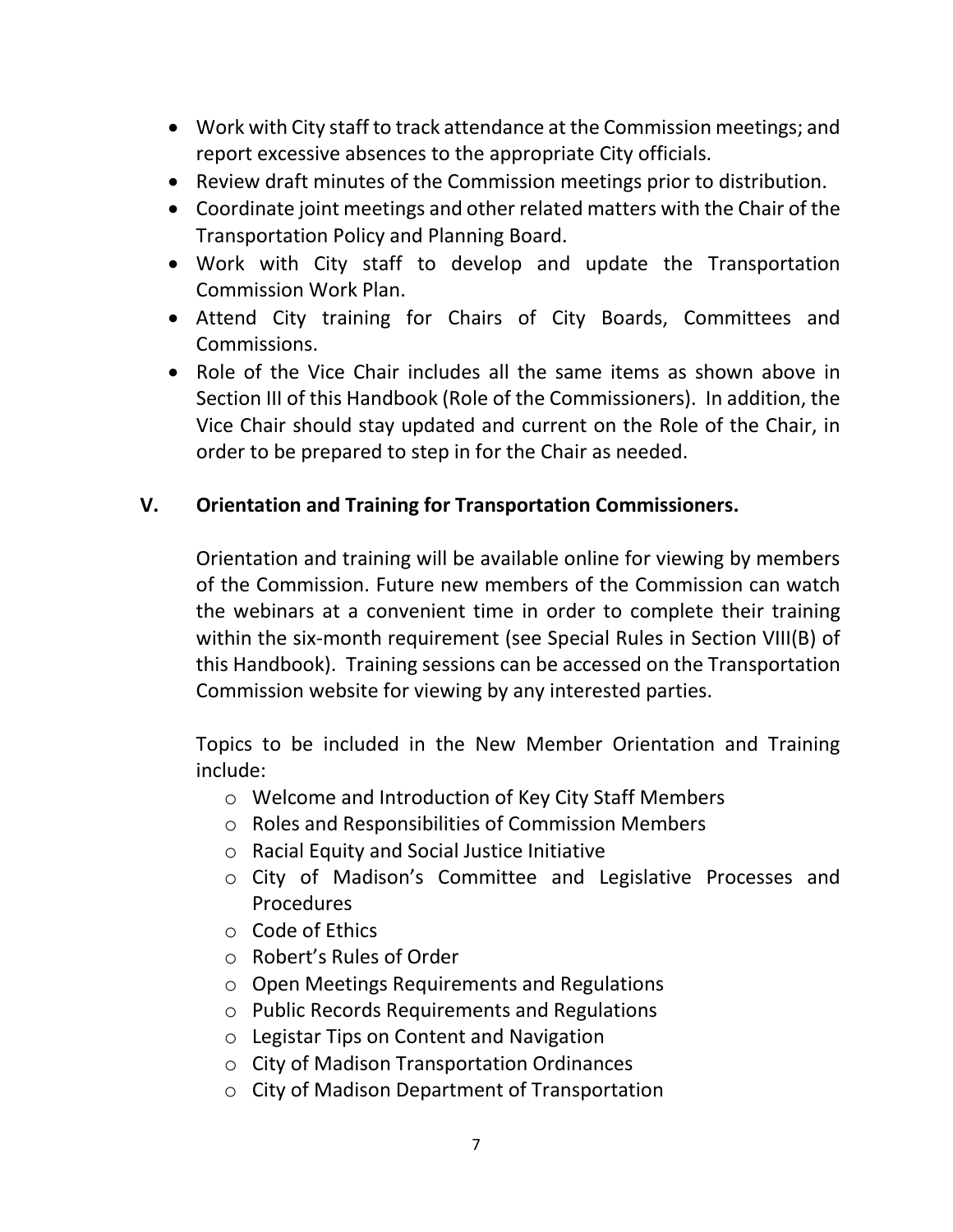- o Imagine Madison
- o Madison in Motion
- o Bus Rapid Transit
- o Vision Zero
- o Complete and Green Streets
- o Transportation Demand Management
- o Virtual Meeting Training (as appropriate)

Additional information on training and support for City of Madison Board, Commission and Committee members can be found on the Transportation Commission website.

## **VI. Relationship of the Transportation Commission to the City of Madison Department of Transportation.**

Sec. 3.14, Madison General Ordinances, creates the City's Department of Transportation ("DOT"). The DOT consists of three divisions: Traffic Engineering, Transit, and Parking. The DOT and its respective divisions are responsible for managing, operating, controlling, and maintaining all elements of the city's transportation system, including bicycles; bus, truck and rail freight, and motor vehicle traffic; parking; pedestrians; street, curb, and right-of-way use; and transit.

The Director of Transportation oversees the DOT and each division. The Director is responsible for ensuring that the duties of the Department, listed in Sec. 3.14(2), are fulfilled. The Director is also responsible for appointing an executive secretary (the Transit Manager, City Traffic Engineer, or Parking Manager) to the Commission and ensuring the Commission has the staff resources it needs to complete its work.

## **VII. Relationship of the Transportation Commission to the City of Madison Transportation Policy and Planning Board.**

Sec. 33.55, Madison General Ordinances, creates the Transportation Policy and Planning Board ("TPPB") for the purpose of creating and recommending transportation policies to the Common Council. The Role of the Commission is to decide the specific transportation issues in a manner that is consistent with the policies created by the TPPB and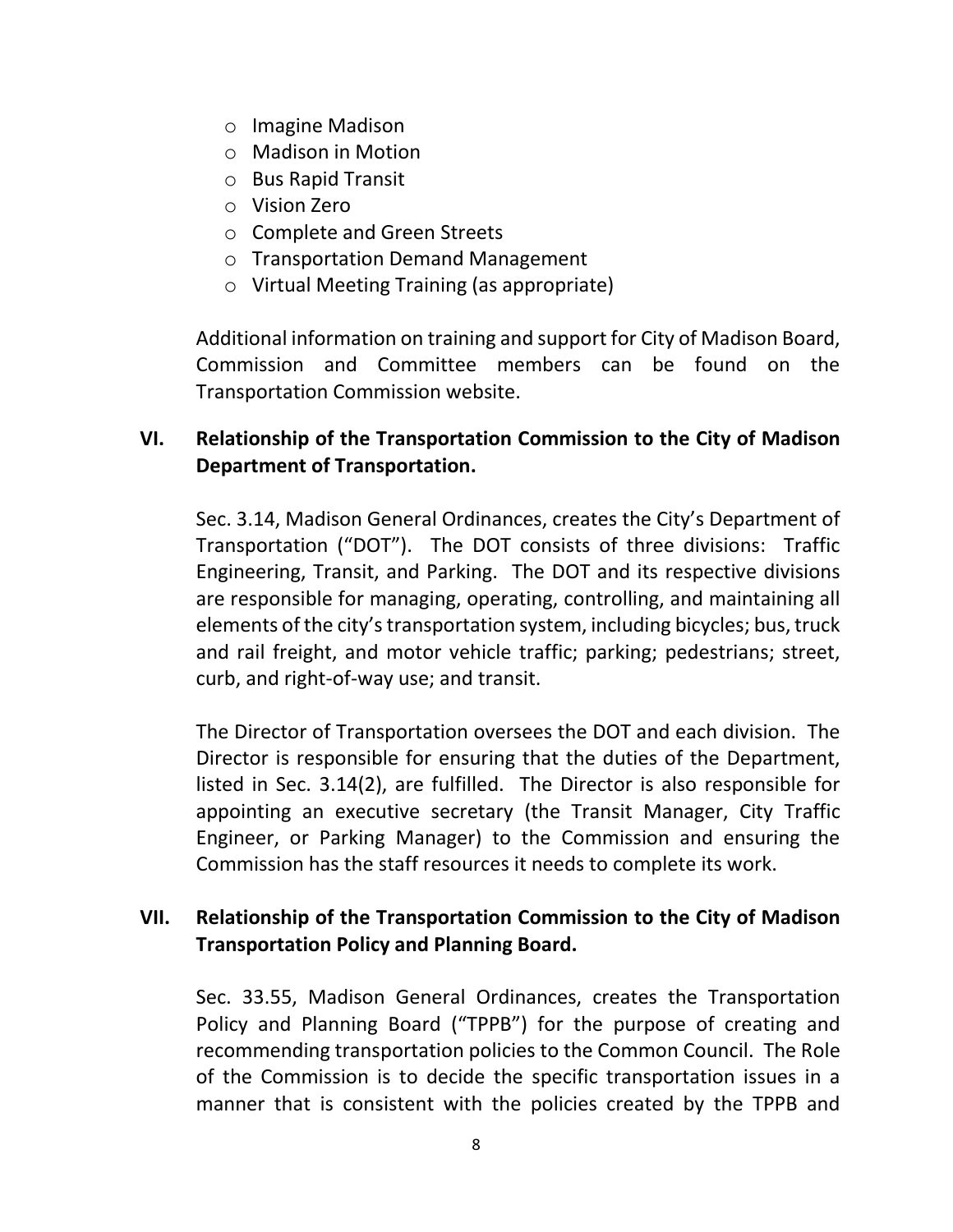adopted by the Common Council. Thus, while the TPPB is the policy making transportation body, the Commission generally serves the role of the implementation body, making specific decisions based on guidance provided by the TPPB. There are instances where the Commission may make decisions with policy implications. In these instances, it may be appropriate for the TC to request policy guidance from the TPPB. In addition, the Commission may make recommendations on policy issues as referred by the Common Council.

Roles and responsibilities of the Commission and the TPPB are closely aligned. Joint meeting of these two bodies will be held at least annually and more frequently as appropriate or required. Items can be referred to the Commission by the TPPB; and items can be referred to the TPPB by the Commission. Reports of TPPB activities are provided to the Commission on a monthly basis by the "crossover" members of both bodies. DOT staff will track TPPB activities related to recommendations for approval of new transportation policies and modifications of existing transportation polices. As these policy changes are approved by the Common Council, informational presentations will be made available to keep the members of the Commission appropriately informed.

#### **VIII. Rules and Procedures.**

Rules pertaining to the operation of the Commission are found in Sec. 33.01 of the Madison General Ordinances, Wisconsin Open Meetings Law, Wisconsin Public Records law, Robert's Rules of Order, Administrative Procedure Memoranda applicable to Commission procedures, and any special rules adopted by the Commission.

Please review the online trainings available on the City Attorney's website related to Wisconsin Open Meetings, Public Records, and Robert's Rules of Order. Links to these training materials are available on the Transportation Commission website.

You may also be asked to attend additional trainings on these topics. The purpose of Section A. is to briefly describe a handful of rules and procedures pertaining to Commission meetings that you will encounter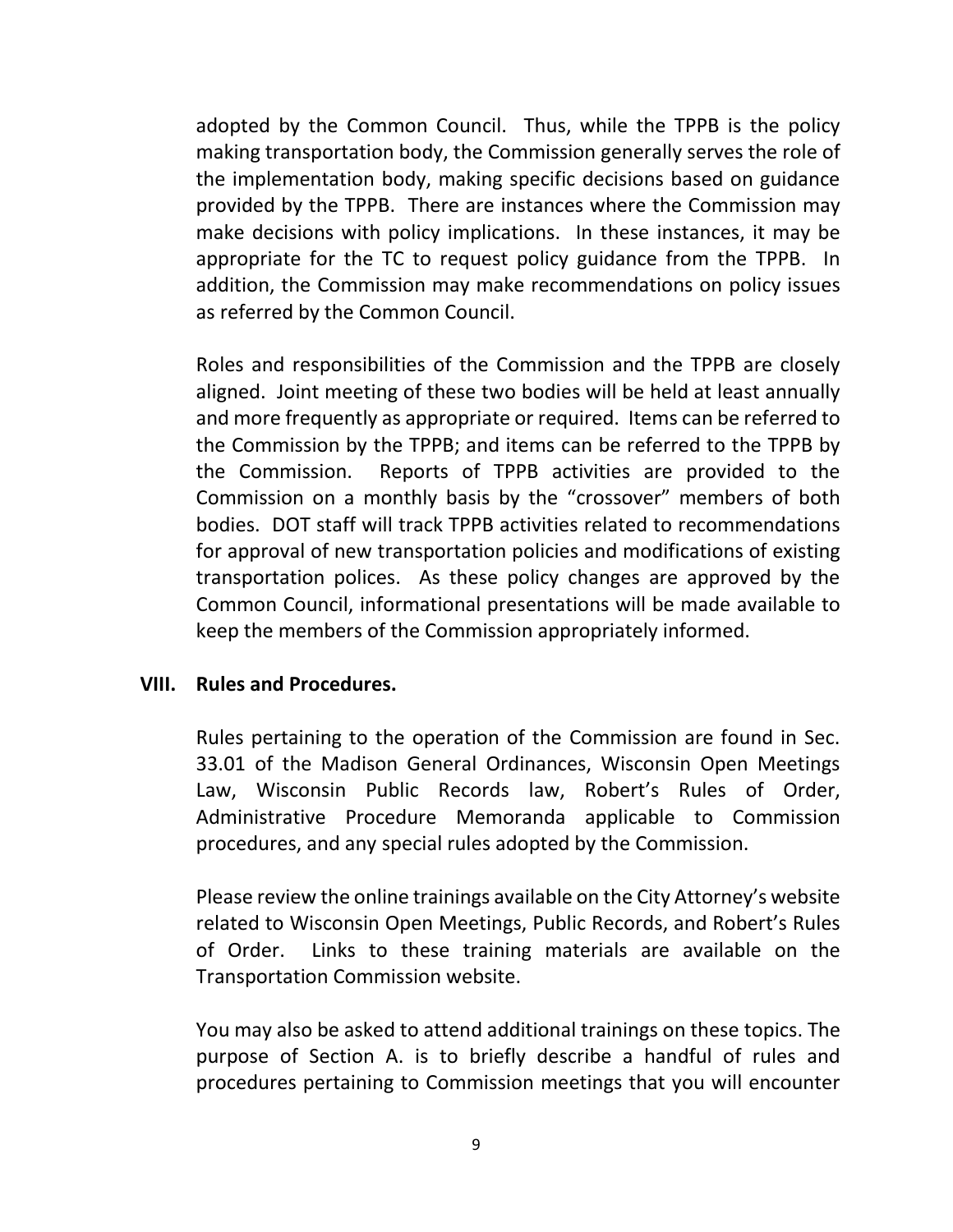most frequently. Section B. lists the special rules that have been adopted by the Transportation Commission.

#### **A. Frequently Encountered Rules and Procedures (FERPs).**

**Notice**. Wisconsin's Open Meetings laws and Madison General Ordinances require that each Commission meeting be properly noticed. Meeting notices must include the time, date, place, and subject matter to be discussed or acted upon during the meeting. The Commission must post its meeting notices at least 24 hours prior to the commencement of such meeting. In very limited circumstances, less than 24 hours-notice may be given, but in no case may less than two (2) hours-notice be provided.

**Agenda.** Madison meets its Open Meetings law requirements by posting the Agenda for all upcoming meetings. Each Agenda contains the time, date, place, and subject matter to be discussed or acted upon during the meeting. The subject matter is described with enough specificity to allow the public to understand what matter is before the Commission. Unless otherwise noted, there is a presumption that any matter on the Agenda can be acted upon, in some capacity, by the Commission. The Commission may not discuss matters not listed on the Agenda.

At each meeting, the Commission may use the consent agenda process to vote on a "bundle" of routine or noncontroversial items. This saves meeting time and ensures that Commission meetings focus on items needing discussion. Through the "bundling" process, an entire set of predetermined agenda items is voted on in one action, versus taking the time to discuss and vote each individual item.

Typical consent agenda items include, but are not limited to, noncontroversial projects and informational reports requiring no action. Prior to each meeting, the Chair and City staff will identify items on the upcoming Agenda they believe could be included on the consent agenda. Staff will then share this list of items with all Commission members. Any Commission member may request that an item listed on the proposed consent agenda be removed and individually discussed.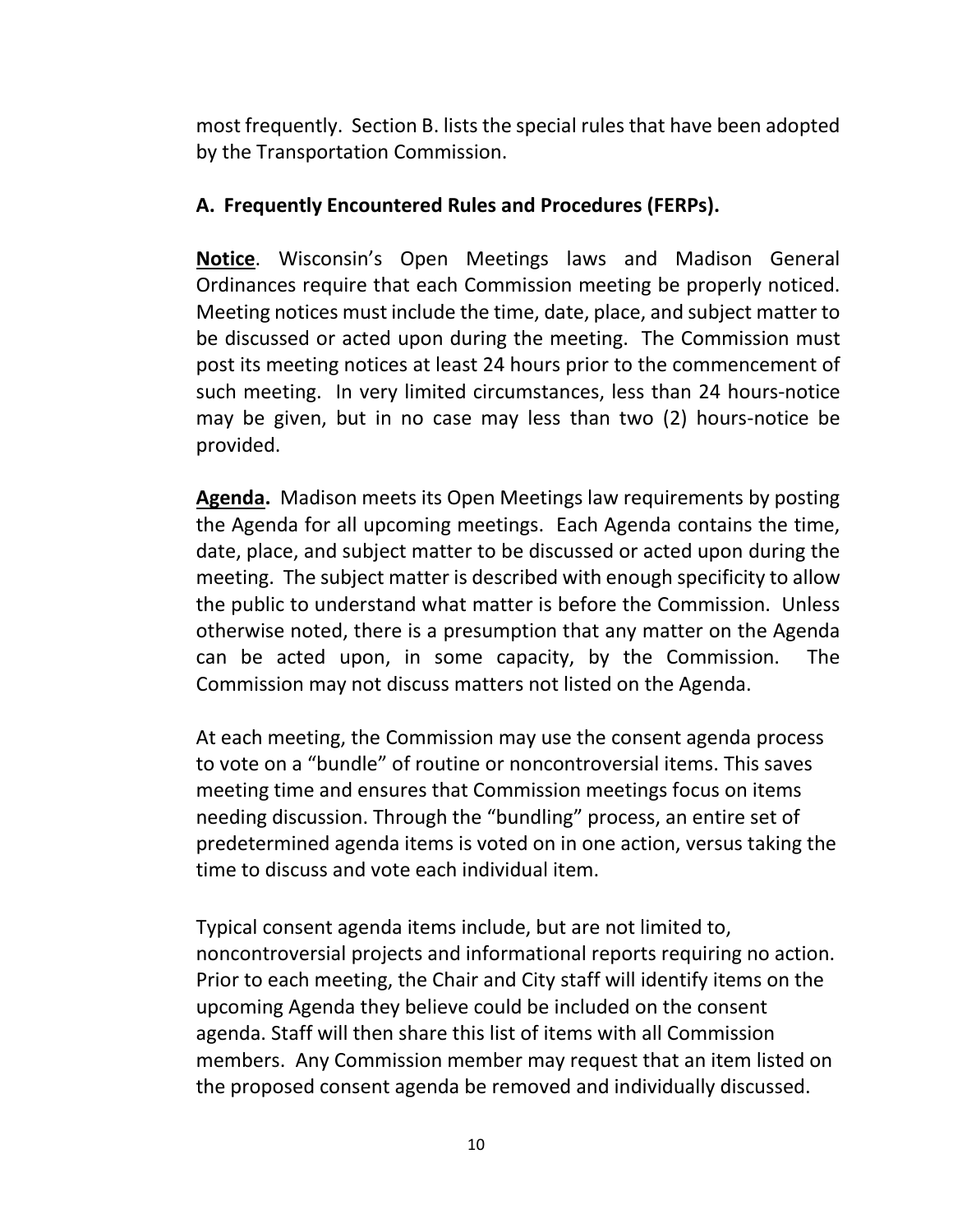**Attendance**. The Chair of the Transportation Commission must report to the Mayor and Common Council Office when a Member is absent from three (3) consecutive meetings or five (5) meetings out of twelve (12). The Mayor is then responsible for ensuring attendance at future meetings or, in the Mayor's discretion, requesting the Member's resignation. You may, if necessary, attend Commission meetings by telephone provided that you make arrangements to do so in advance so that the Agenda can note your telephone attendance. Some Commission meetings may be held virtually where all Commission members, staff and members of the public attend over ZOOM or some other web-based platform. You will receive advanced notice of these meetings and instructions from the Chair and City Information Technology on how to attend and participate in a meeting.

**Quorum**. A quorum of members is required to hold a public meeting. A quorum is a majority of members of unit or sub-unit of government as fixed by law, with vacant positions counted in determining quorum. The Transportation Commission has nine (9) voting Members. Thus, quorum for the Transportation Commission is five (5). Under Sec. 33.01(8)(a) if "quorum is not secured within fifteen (15) minutes of the officially scheduled meeting time, the Board, [Commission] must adjourn without taking any action, except that it may set a date and time for its next meeting."

Quorum can also be an issue outside of a noticed meeting. Wisconsin Open Meetings law applies in at least two situations where a quorum may not be present. A "negative quorum" exists if a gathering of less than a quorum can determine the parent body's course of action, such as when enough Members are present to block the passage of an action. A "walking quorum" exists when a series of gatherings or contacts (phone calls, conference calls, emails, chat rooms) occur among Members.

As a general rule, Commissioners should not discuss Commission business outside of a properly noticed meeting. Also, you may from time-to-time receive emails with the heading "ONE-WAY EMAIL. DO NOT REPLY ALL." This is likely an email that has been sent to all Commission Members for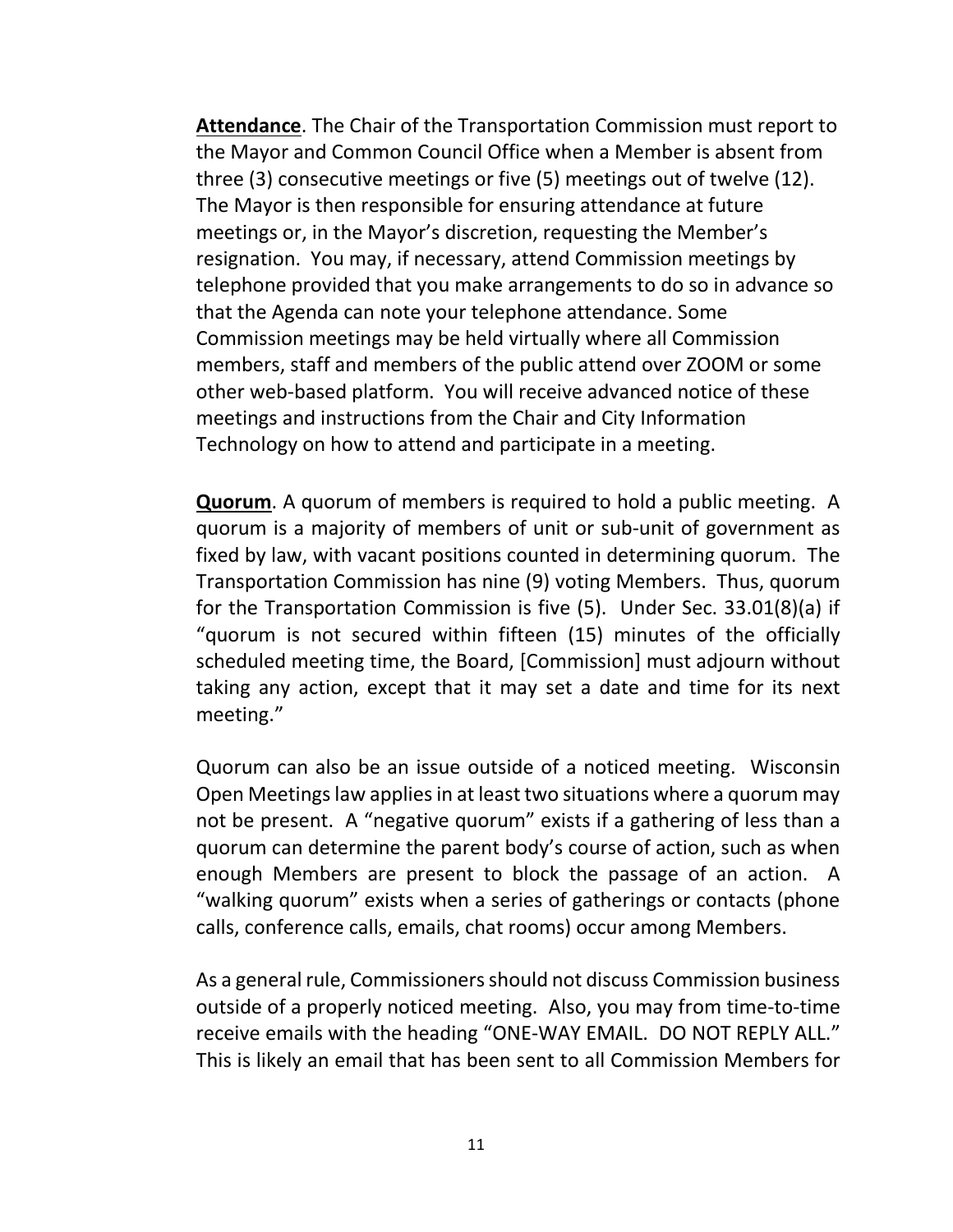purposes of providing information. The header is a reminder if you reply all you will risk creating a quorum and, thus, an illegal meeting.

**Disclosures and Recusals**. At the beginning of each meeting, the Chair will ask Members if there are any disclosures or recusals with regard to items on the agenda for that meeting. The City of Madison Ethics Code requires that if a Member or a Member's immediate family member has a financial or personal interest in any matter coming before the Transportation Commission that Member must either disclose that information to the Commission or recuse him or herself from discussing or voting on that item. Members who choose to recuse themselves do not first have to disclose the information. If Members have questions about whether a disclosure or recusal is appropriate, they should seek guidance from the Chair and Office of the City Attorney prior to the meeting.

**Voting**. Sometimes, a statute or ordinance requiring a vote will dictate how many votes are needed for a motion to pass. In the absence of such a statute or ordinance, a motion is passed upon an affirmative vote of not less than a majority vote of the Members in attendance (including the Chair). So, if five (5) of the nine (9) Commission Members are present for the meeting, a motion requires three (3) votes in the affirmative to pass.

## **Voting Members of the Transportation Commission in Attendance (including the Chair) – and Votes Needed to Pass a Motion**

- 5 Members 3 Votes needed to pass a motion
- 6 Members 4 Votes needed to pass a motion
- 7 Members 4 Votes needed to pass a motion
- 8 Members 5 Votes needed to pass a motion
- 9 Members 5 Votes needed to pass a motion

There are exceptions to this rule when Members abstain from voting, but those exceptions are rare.

Chair of the Transportation Commission shall not vote unless the Chair's vote would affect the outcome of a matter before the Commission. If the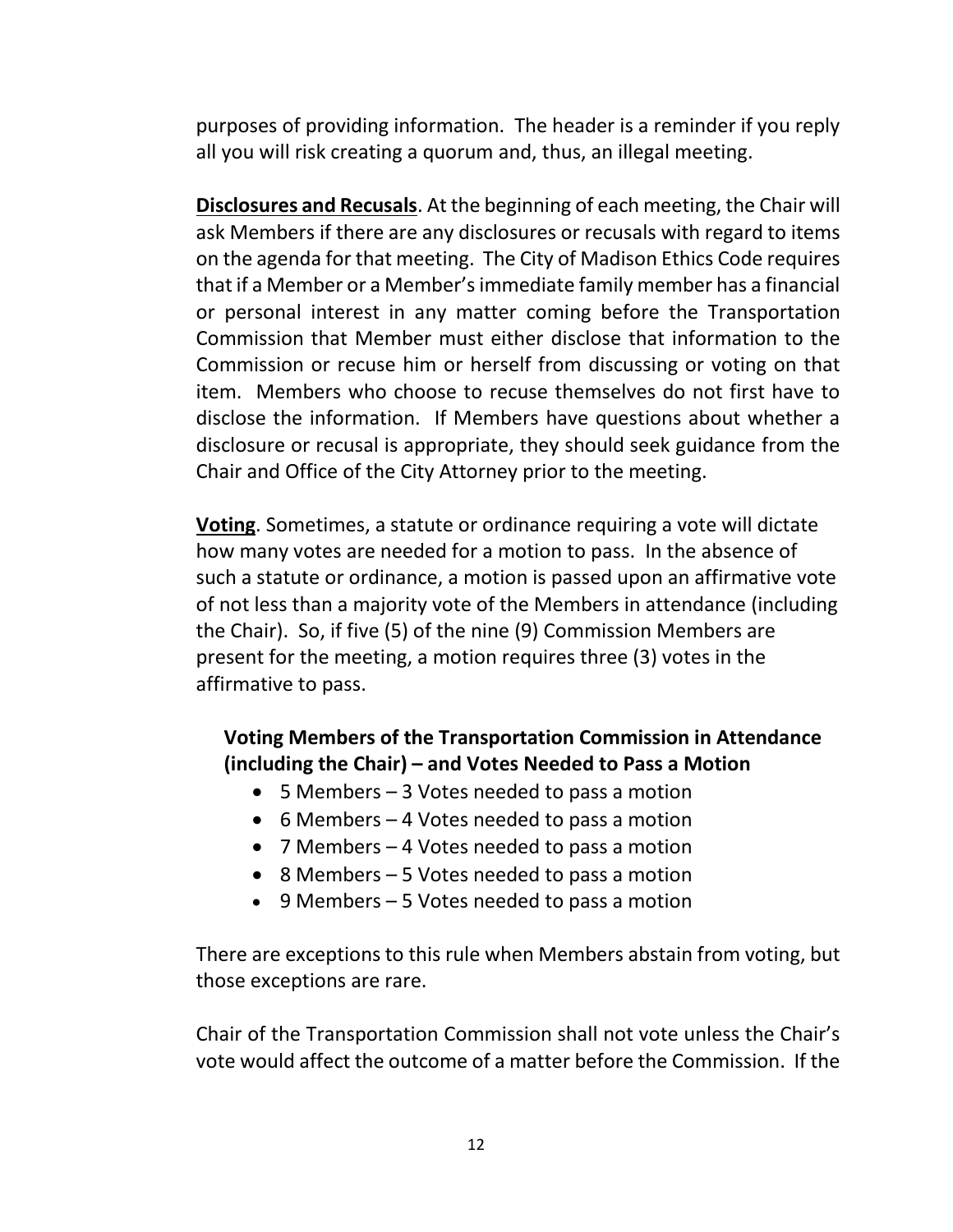Chair's vote would affect the outcome of a matter, the Chair may choose to vote but is not required to do so.

**Minutes**. Staff to the Transportation Commission will keep minutes of each Transportation Commission meeting. After the meeting, Members are expected to review the draft minutes for accuracy. At the next meeting of the Commission, Members will vote whether to approve the minutes as written or request that changes be made.

**Public Comment**. Sec. 33.01 of the Madison General Ordinances requires that the Commission establish a period for public comment at or near the beginning of each meeting. In addition, the public will have an opportunity for comment on any item included on the agenda for discussion or approval. Each registrant will be allowed at least three (3) minutes to speak; with registrants who require an interpreter allowed at least six (6) minutes to speak. Please see the Commission's Special Rules in Section B. for the time allowed for public comment during Public Hearings.

**Public Record**. Wisconsin's Public Records law requires Commission Members to retain public records. A public record is virtually everything containing information if it has been created or is being kept by government officials or bodies (including email and Facebook). There are limited exceptions to this rule. For example, drafts of documents are not public records if they are not circulated beyond the approving authority, personal documents maintained for your own personal use are not public records, and personal notes used to refresh your own recollection at a later date are not public records. When in doubt, you should presume that a document pertaining to Commission business is a public record that you are required to retain. You can then seek clarification from your Chair and/or the Office of the City Attorney.

**Robert's Rules of Order**. Except where otherwise provided by City ordinance, Madison's Boards, Commissions, and Committees (BCCs) follow Robert's Rules of Order ("RRO"), which establishes basic parliamentary procedures for operating a meeting. Becoming familiar with RRO will help you understand and better participate in Commission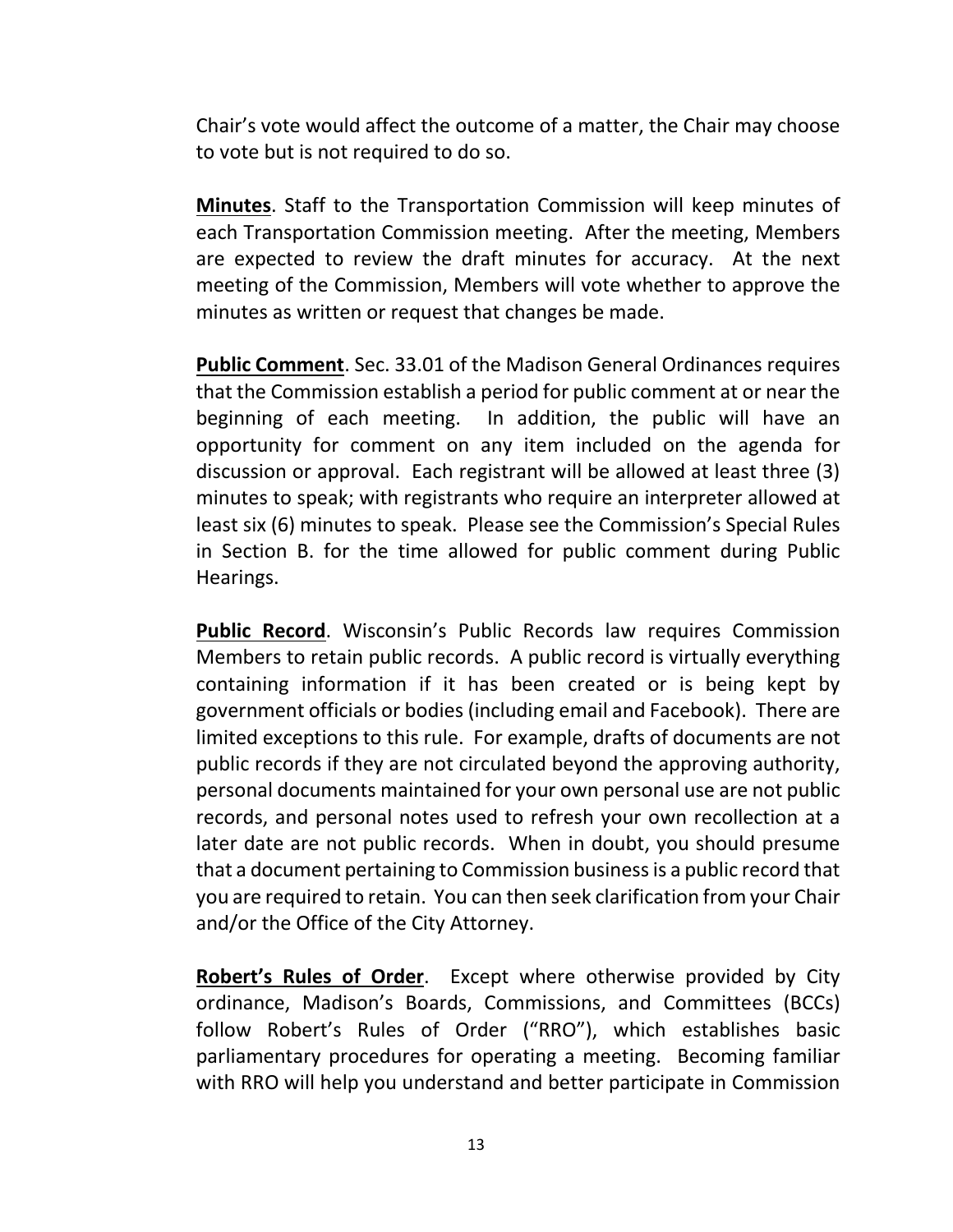meetings. This Section will briefly point out some of the common motions you will encounter during a meeting:

- o **Motion to Adopt, Recommend, Approve, or Deny**: To take action on a matter before the body.
- o **Motion to Amend**: To modify the main motion before the body.
- o **Point of Information**: This is a motion that allows a member to seek more information before proceeding to a vote.
- o **Point of Order or Procedure**: This is a motion that allows a member to raise a question about the procedure being used by the body.
- o **Recess**: The motion asks that the body take a short break.
- o **Reconsideration**: A motion for reconsideration asks that the body reconsider something it has already acted upon. It must be made either at the same meeting at which the matter was considered, or at the next succeeding meeting. Once made, the motion may be referred to a later meeting. In order to act on the motion for reconsideration, either the original matter or the motion on the matter must be on the official agenda of the meeting in order to comply with Open Meetings law. Reconsiderations for the Common Council and all BCCs are governed by RRO and by MGO Sec. 2.21.
- o **Referral**: A successful motion to refer an item will refer that item to a future meeting. It is best, when possible, to specify the date, time, place for the meeting to which the matter is being referred.
- o **Place on File**: A motion to place a matter on file means that the Commission takes no action on the item. A matter can be placed on file with or without prejudice and often has the effect of a denial.
- o **Motion to Adjourn**: To end a meeting.
- o **Suspension of the Rules**: A body may suspend the rules of procedure related to how it takes up a matter. This motion requires 2/3 majority vote to pass.

With some exceptions, most motionsrequire a motion and a second. You make a motion by simply saying "I move that \_\_\_\_\_\_\_\_" or "Move adoption of \_\_\_\_\_\_\_\_" or "Move referral of \_\_\_\_\_\_" or "I move to amend \_\_\_\_\_\_\_\_." Then, another member can second your motion or amended motion,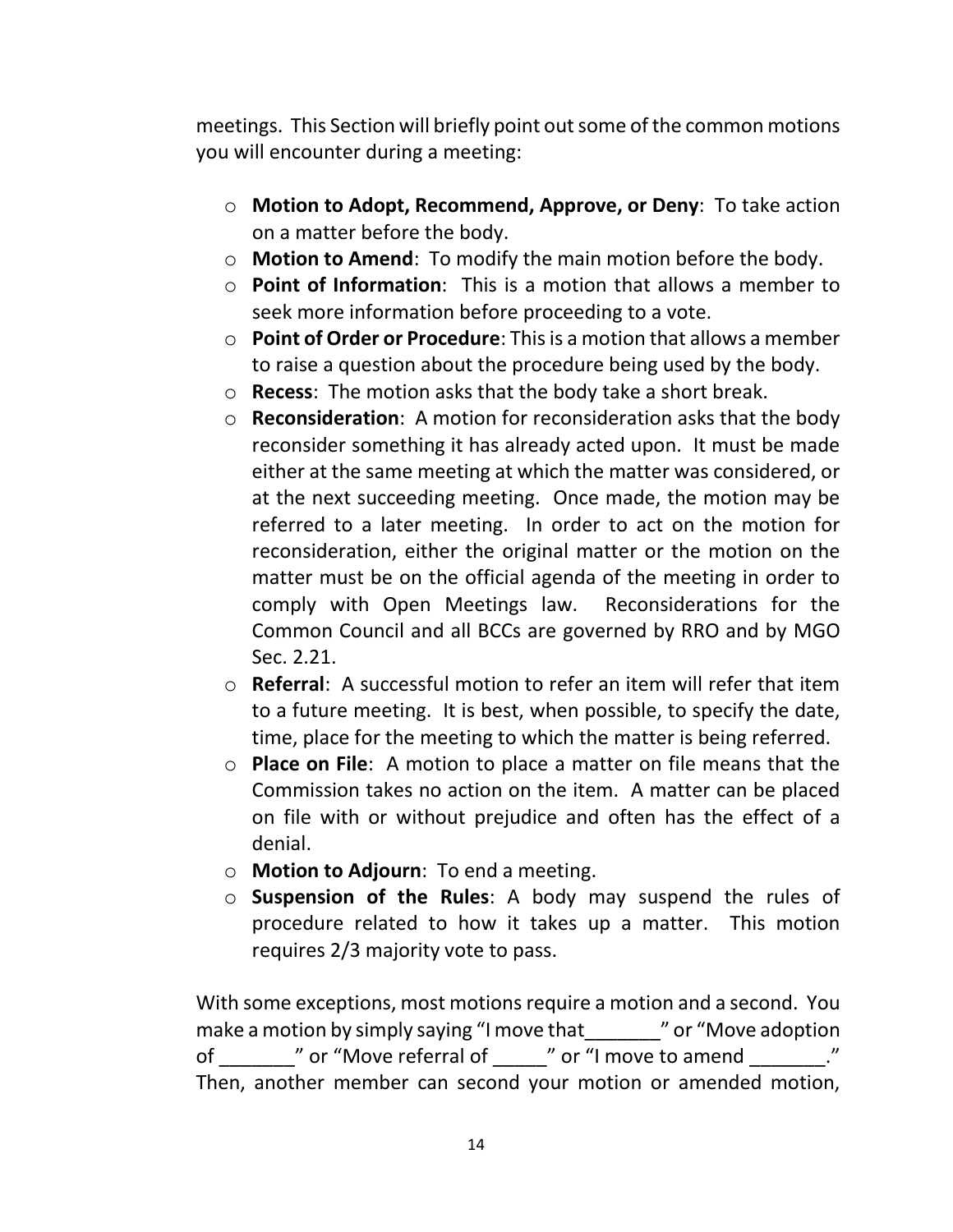which moves the motion or amended motion to the floor for debate and action. The Chair is responsible for ensuring motions are understood by all members, debated if appropriate, and acted upon.

These are just a handful of the most common motions you will encounter and make as a Commission member. Reviewing the online City training for Robert's Rules of Order will give you further examples of motions that may be made and the procedures the Chair will use for the Commission to debate them. For ease of reference the following chart also provides basic information on motions.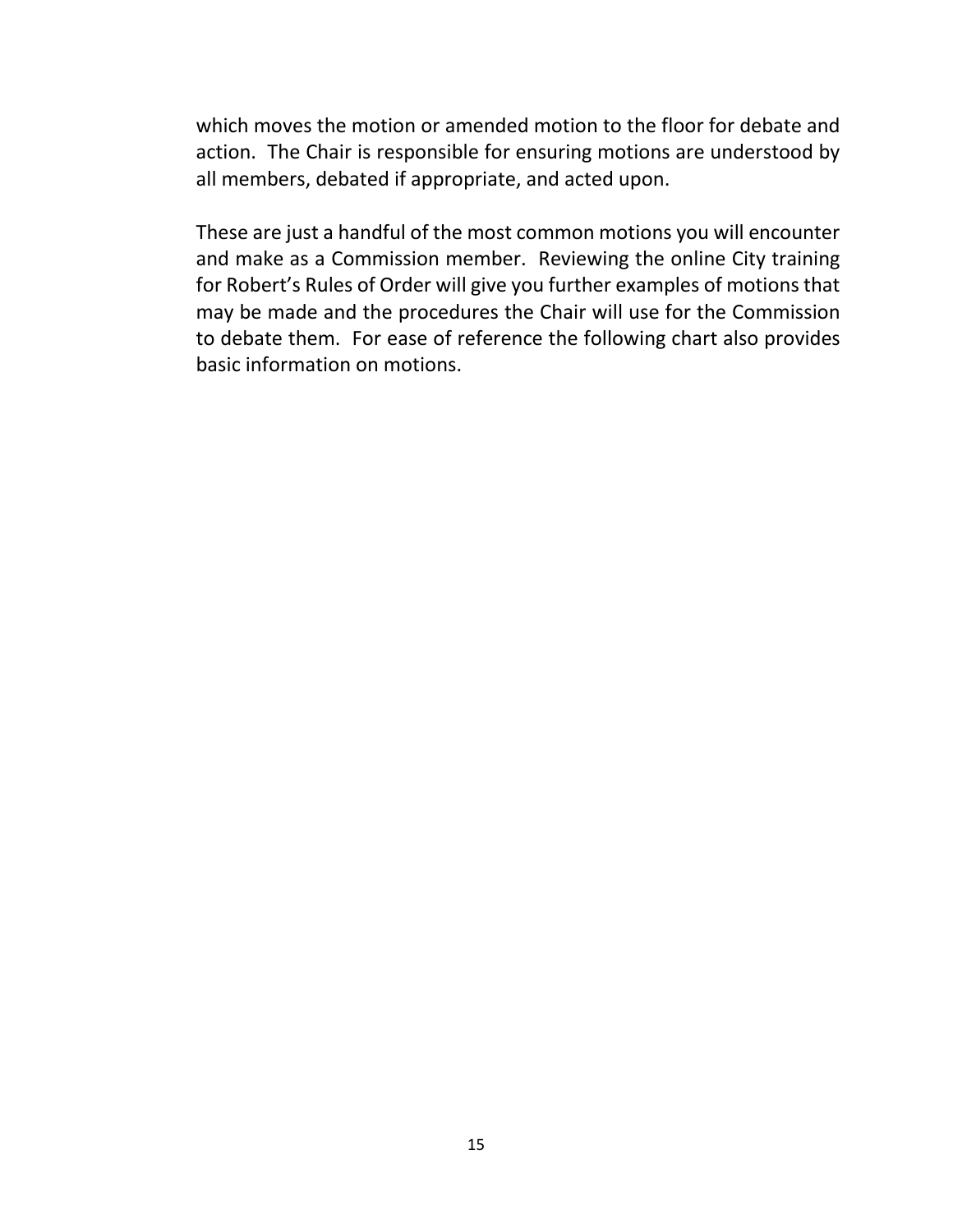#### **BASIC INFORMATION ON MOTIONS**

#### **RANKING MOTIONS**

*These motions are listed in order of rank.* 

*When any one of these motions is pending those above are in order and those below are not in order.*

|     | <b>Privileged Motions:</b>       | <b>Require</b><br>Second? | Can Debate? | <b>Can Be</b><br>Amended? | <u>Vote</u><br><b>Required</b> |
|-----|----------------------------------|---------------------------|-------------|---------------------------|--------------------------------|
| 13. | Fix the Time to                  | Yes                       | No          | Yes                       | Majority                       |
|     | Which to Adjourn                 |                           |             |                           |                                |
| 12. | Adjourn                          | Yes                       | No          | No                        | Majority                       |
| 11. | Recess                           | Yes                       | No          | Yes                       | Majority                       |
| 10. | Raise a Question of<br>Privilege | No                        | No          | No                        | Chair                          |
| 9.  | Call for the Orders of           | No                        | No          | No                        | Chair                          |
|     | the Day                          |                           |             |                           |                                |
|     | <b>Subsidiary Motions:</b>       |                           |             |                           |                                |
| 8.  | Lay on the Table                 | Yes                       | No          | No                        | Majority                       |
| 7.  | <b>Previous Question</b>         | Yes                       | No          | No                        | 2/3                            |
| 6.  | Limit or Extend Limits           | Yes                       | No          | Yes                       | 2/3                            |
|     | of Debate                        |                           |             |                           |                                |
| 5.  | Postpone to a                    | Yes                       | Yes         | Yes                       | Majority                       |
|     | <b>Certain Time</b>              |                           |             |                           |                                |
| 4.  | <b>Commit or Refer</b>           | Yes                       | Yes         | Yes                       | Majority                       |
| 3.  | Amend                            | Yes                       | Yes         | Yes                       | Majority                       |
| 2.  | Place on File                    | Yes                       | Yes         | No                        | Majority                       |
| 1.  | <b>Main Motion</b>               | Yes                       | Yes         | Yes                       | Majority                       |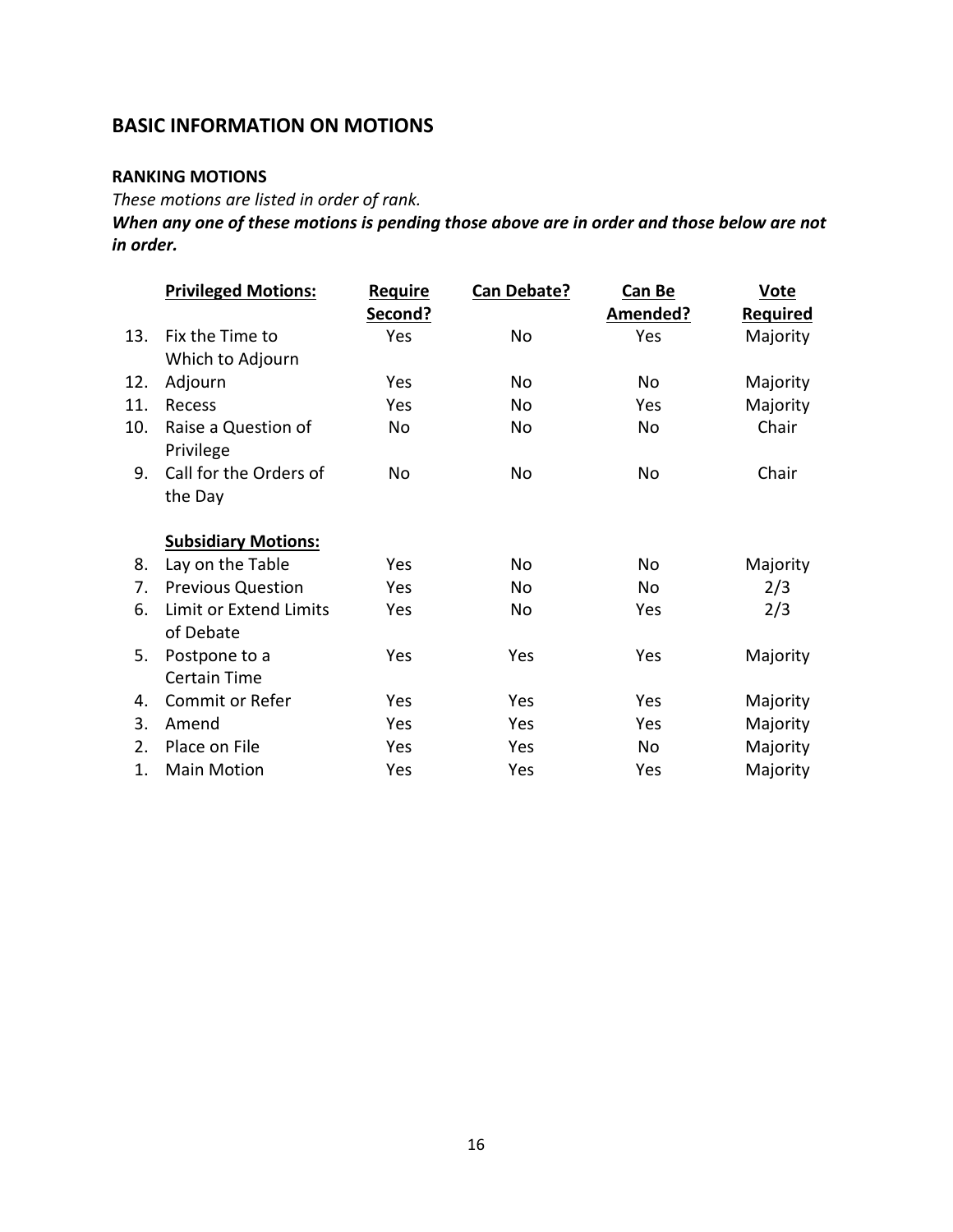#### **NON-RANKING MOTIONS**

*Incidental Motions (procedural)*

| <b>Incidental Motions</b>                    | <b>Require</b><br>Second? | <u>Can</u><br>Debate? | Can Be<br>Amended? | <b>Vote</b><br><b>Required</b> |
|----------------------------------------------|---------------------------|-----------------------|--------------------|--------------------------------|
| Appeal                                       | Yes                       | Yes*                  | No                 | Majority                       |
| <b>Close Nominations</b>                     | Yes                       | No                    | Yes                | 2/3                            |
| Consider by Paragraph (Seriatim)             | Yes                       | No                    | Yes                | Majority                       |
| Request for Roll Call Vote                   | <b>No</b>                 | No                    | No                 | No                             |
| Division of the Question                     | Yes                       | No                    | Yes                | Majority                       |
| Objection to Consideration of                | No                        | No                    | No                 | 2/3                            |
| Question                                     |                           |                       |                    |                                |
| Point of Order                               | No                        | No                    | No                 | Chair                          |
| <b>Reopen Nominations</b>                    | Yes                       | No                    | Yes                | Majority                       |
| Suspend the Rules                            | Yes                       | No                    | No                 | 2/3                            |
| Requests & Parliamentary Inquiries           | <b>No</b>                 | No                    | No                 | Chair                          |
| <b>Motions bringing a question</b>           |                           |                       |                    |                                |
| before Commission again:                     |                           |                       |                    |                                |
| Reconsider                                   | Yes                       | Yes                   | No                 | Majority                       |
| Rescind                                      | Yes                       | Yes                   | Yes                | Majority                       |
| <b>Amend Something Previously</b><br>Adopted | Yes                       | Yes                   | Yes                | Majority                       |
| Take from the Table                          | Yes                       | No                    | No                 | Majority                       |

\*May be discussed but each member may only speak once

Source: Robert's Rules of Order, Newly Revised 11th Edition / Wisconsin Counties Association